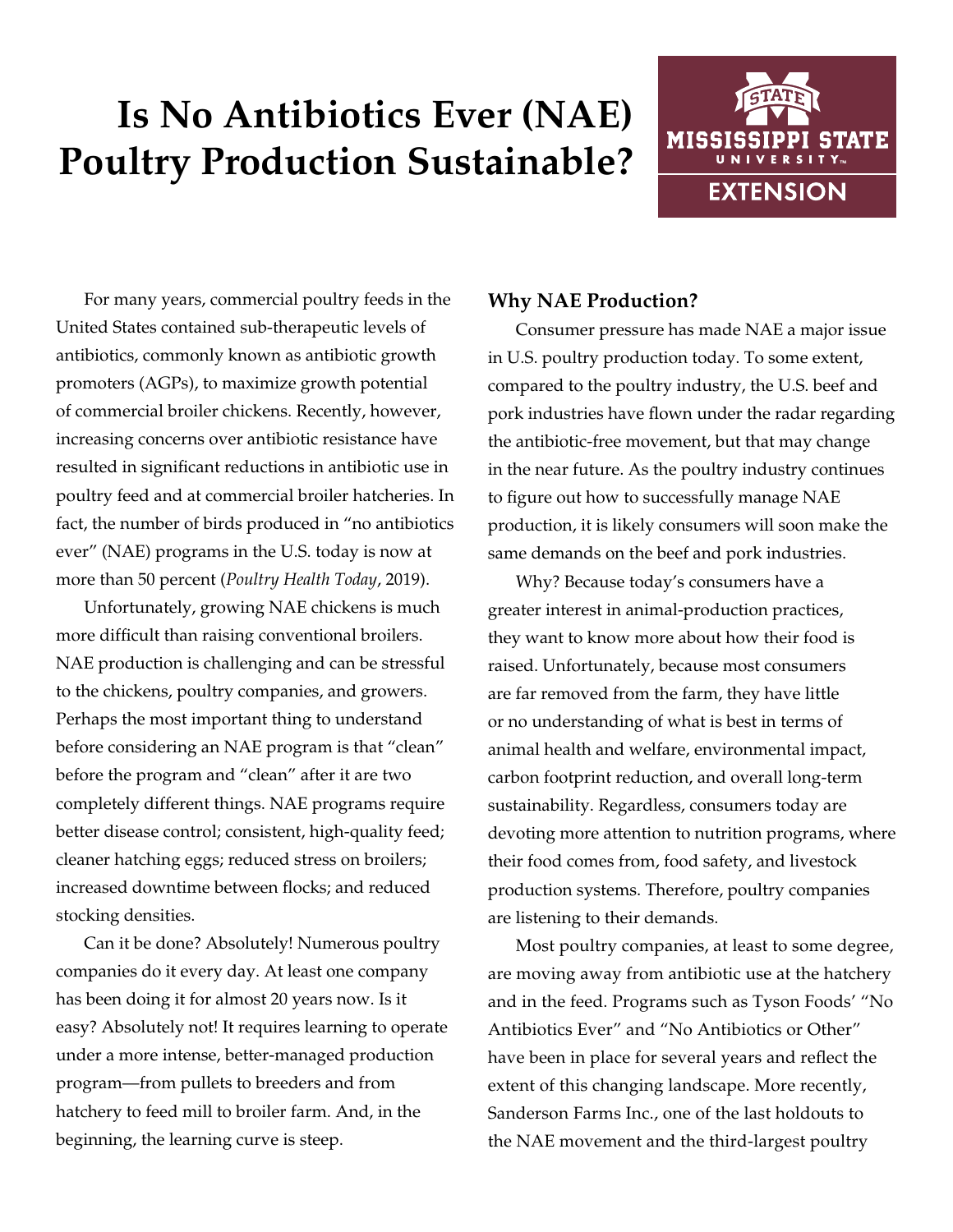producer in the U.S., removed gentamicin and virginiamycin (antibiotics considered medically important to humans) from its live poultry operations on March 1, 2019.

Removal of antibiotics from the poultry industry in the U.S. today includes medically important antibiotics given *in-ovo* at the hatchery (gentamicin) but also non-medically important ionophore anticoccidials given in the feed. The removal of medically important antibiotics from the feed (used for growth promotion) went into effect in the U.S. on January 1, 2017. However, there is concern that removal of antibiotics to prevent, control, and treat disease—without viable alternative replacements may result in animal-welfare issues related to increased mortality and loss of production efficiency resulting from sickness and death loss. In addition, it is possible that removing antibiotics at the hatchery and in the feed will result in higher rates of intestinal disease and, therefore, more foodborne-illnesscausing bacteria such as *Salmonella* and *Campylobacter* on carcasses.

## **Ionophores**

The current antibiotic situation is somewhat puzzling. For example, ionophores are classified as not medically important because they have no applications in human medicine, but they are also classified as antibiotics in the United States. Ionophores are used to decrease chicken sickness and death from coccidiosis disease. Unfortunately, all currently available alternatives to ionophores for coccidiosis control are less effective and often result in increased flock sickness and death numbers.

Further complicating the antibiotic landscape is how ionophores are classified around the world. For example, in the U.S., ionophores are considered antibiotics because they meet the definition of an antibiotic in the U.S. That definition is "a substance

produced by one organism which impedes the growth of, or kills, another organism." Because ionophores are classified as antibiotics in the U.S., poultry companies marketing NAE products cannot use them. This often leads to high rates of sickness and death in broiler flocks from coccidiosis and necrotic enteritis (NE) on NAE farms. Ionophores are classified as "anticoccidials" in Europe, allowing NAE programs in Europe to include the use of ionophores. This discrepancy puts U.S. poultry operations marketing NAE poultry products at a disadvantage relative to their European counterparts.

There are several ionophores still available for use in non-NAE poultry feeds in the U.S. today. In fact, rotating ionophores in an attempt to minimize selection for resistant coccidia strains is (and has been for years) a common practice across the poultry industry for birds raised in non-NAE programs to reduce sickness and death losses. Common ionophores in the U.S. include:

- Narasin (Monteban) Beneficial because it has an effect on clostridial bacteria. It can be used in summer (a major advantage) because it has minimal impact on decreased feed intake during hot weather.
- Narasin (ionophore) + Nicarbazin (chemical anticoccidial) (Maxiban)
- Salinomycin
- Lasalocid (Avatec)
- Monensin (Coban)

In addition to the ionophores listed above, there are a number of synthetic, non-ionophore compounds available for use in either the feed or water. These are not produced through a fermentation process and are often referred to as "chemical" anticoccidials. By definition, these compounds are not classified as antibiotics and are often used in NAE programs to help manage the coccidiosis and NE threat. These include: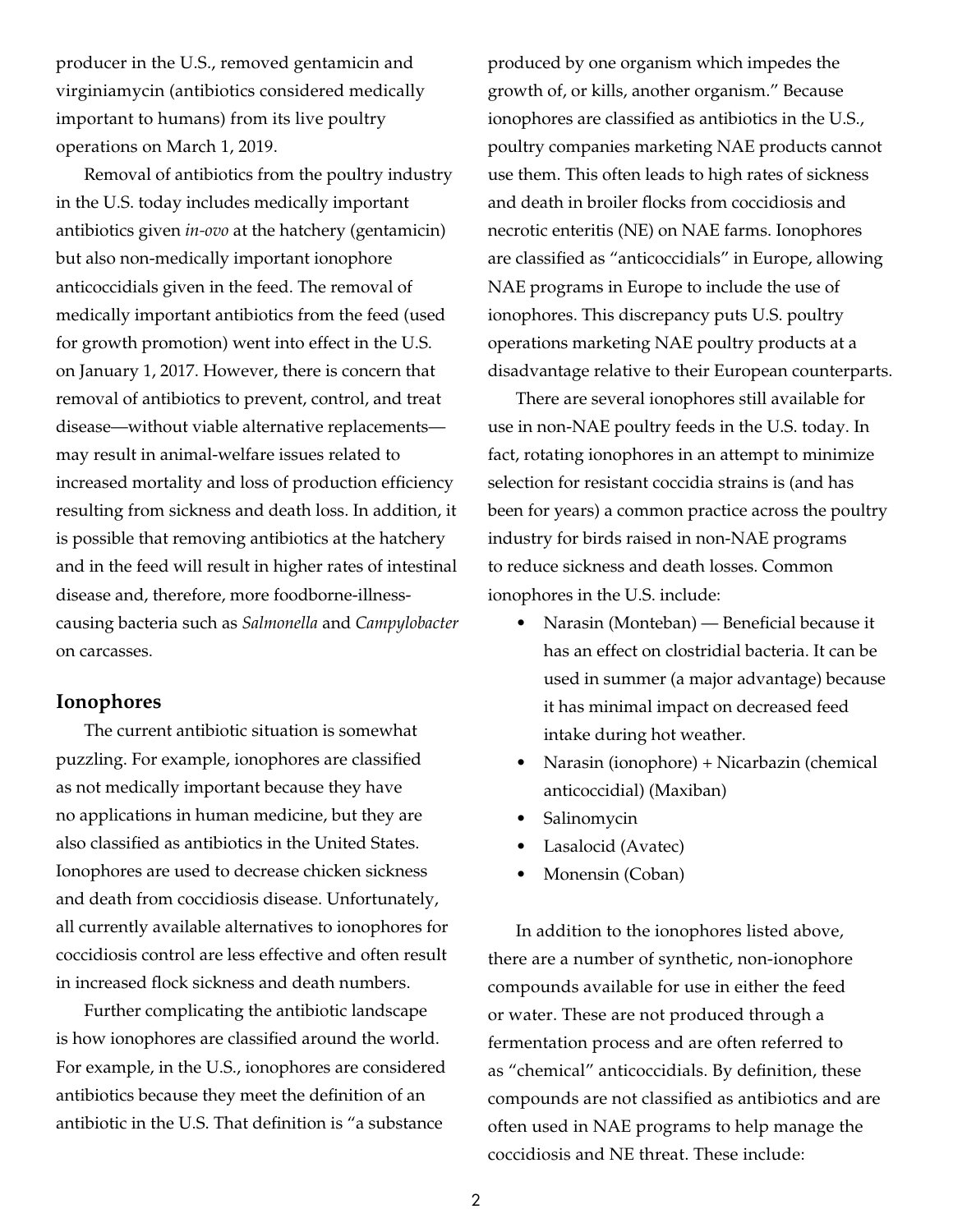- Nicarbazin (Nicarb) Works well (unfortunately, a major side effect is that flock heat tolerance is seriously affected, so it is generally not used during warm and hot weather).
- Narasin + Nicarbazin (Maxiban)
- Zoalene (Zoamix) Develops flock immunity by allowing some coccidia to reproduce without causing disease. Was off the market for a while but is now back and showing good results in many locations.
- Decoquinate (Decox) Resistance has been reported to be an issue.
- Diclazuril (Clinacox)
- Clopidol (Coyden 25%)
- Amprolium (Amprol) Typically given in the water. Around for years; still effective.

#### **Changing Landscape**

Commercially raising broilers under a 100 percent NAE program is possible in the U.S. Multiple poultry companies now do it every day. Some have been doing it, at some level, since the late 1990s. Others are just getting into the game.

Regardless of whether companies have been doing it for years or are just getting started, restricting antibiotics reduces the overall efficiency of broiler production. This will result in additional costs and resources used because it will require that more eggs be laid, more chicks be hatched, more feed be manufactured, more acres be used to grow grain for the feed (and corn production requires substantial water usage), and more water be used to grow and cool the birds. In addition, more manure will be produced and will need to be disposed of in an environmentally friendly manner.

Unfortunately, consumers who demand NAE products also want better sustainability, along with a smaller carbon footprint, less environmental impact, and lower prices at the grocery store. Currently,

it is not possible to produce NAE birds in the U.S. more sustainably and at less cost than conventional birds, or with a smaller carbon footprint and less environmental impact.

Certainly, there is a niche market for a limited amount of NAE product, and some people are willing to pay a higher price for such products. It makes good business sense for poultry companies to supply this high-value, niche market. However, it is not practical to oversupply a product that most consumers will not buy.

#### **NAE Management Practices**

Growing NAE chickens requires a different approach to management practices. Greater emphasis must be placed on management details under NAE programs. Again, the most important thing to keep in mind before starting an NAE program is that "clean" before and "clean" after are two different things. Growing NAE birds requires attention to these cleanliness issues:

- Better control of coccidiosis and necrotic enteritis.
- Consistent, high-quality feed that's always available (don't let broilers run out of feed).
- Cleaner hatching eggs (reduce floor eggs; maintain nest cleanliness at the breeder farm).
- Better management of broiler farms (reduce stress on broilers).
- Increased downtime between broiler flocks.
- Reduced stocking density on broiler farms.

Coccidiosis and NE are the two most serious issues facing any NAE program. NE is a disease caused by *Clostridium perfringens*, a bacterium that is found ubiquitously in litter and even in the gut in low numbers; when environmental (see below) or other pathogen (i.e., coccidia) challenges occur that upset the microbial balance in the gut, NE can result. It affects the small intestine, resulting in lesions and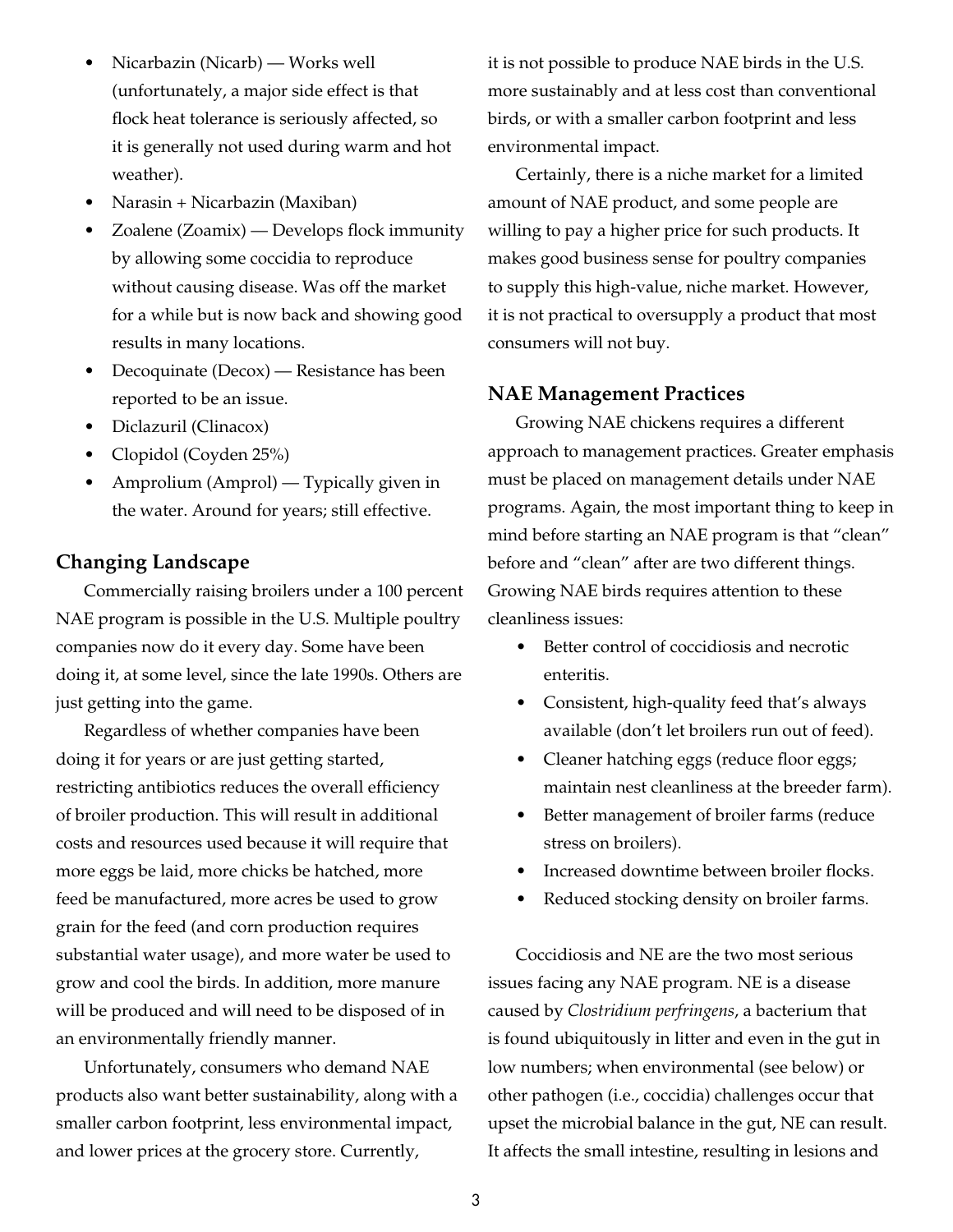a foul-smelling brown fluid; mortality ranges from 2 percent to 50 percent (Hargis, 2019). *Clostridium* is easily treated by penicillin, but, in an NAE program, treatment is not allowed.

Addressing these issues is often done, in part, by decreasing stocking density (placing fewer birds in the broiler house and allowing birds additional space) and increasing downtime between flocks. Compared to 14-day downtimes for conventional flocks, NAE flocks may need 18 days or longer to let bacteria and viruses in the litter die down to manageable levels and to dry the litter as much as possible. In general, litter is wetter on NAE programs, and wet litter is bad for a variety of reasons (increased bacterial load, more ammonia generation, poor paw quality, and decreased animal welfare).

## **Stocking Density and Downtime**

While decreasing stocking density and increasing downtime between flocks does appear less stressful on chickens, these factors often result in lower income for growers. Growers are paid on pounds of meat sent to market. Decreasing stocking density means fewer birds in the house, resulting in fewer pounds of meat sent to market at harvest time, and, overall, less income at the end of the year.

In some cases, increased downtime could mean a grower sells one flock of birds fewer per year, again resulting in less income at year's end. Contract growers can't remain in business if can't make a profit, and poultry companies can't stay in business if their contract grower base can't survive.

#### **Litter Conditions**

Reducing stocking density and increasing downtime between flocks have been mentioned as ways to reduce stress on broilers. There are other steps to take, as well. Litter should be kept as dry as possible in the broiler house. This is more difficult

with NAE programs, particularly if an all-vegetable diet is used, but dry litter is critical to reducing stress.

Understanding litter conditions is critical to successful NAE production. Litter has a thriving microbial population living in it. Some are good bugs; some aren't so good. That population of bacteria, fungi, molds, coccidia, and others developed around antibiotics, ionophores, and feed additives that were common on the farm in the past. When switching to an NAE program, that microbial balance in the litter is upset. Some bugs that were held in check before may be more able to create problems (*Clostridium perfringens* that causes NE, for example).

This shift in the microbial population in the litter is stressful for broilers. Couple this microbial shift with removal of antibiotics at the hatchery and from the feed, along with the fact that chicks are often vaccinated for coccidiosis at the hatchery, and it makes coccidiosis control in the broiler house much more difficult. However, we must control coccidiosis to better control NE and successful NAE programs.

# **Bedding Material**

Using new bedding material has serious disadvantages in NAE programs. New farms (when first coming on-line) or older farms that have been cleaned out and have had old litter replaced with new bedding material appear to have a higher risk of breaking with NE than farms with used litter. While it may sound contrary to good biosecurity principles, in some cases, used litter has been moved off carefully selected farms onto new farms (or old farms with new bedding) to help lessen the NE threat, with beneficial results. It does appear that, in the field, early exposure to *Clostridium perfringens* in used litter can help minimize effects of NE breaks on new farms or farms with new bedding later on in the flock. Used litter is a better option than new litter when trying to manage NE in NAE flocks, so, unless absolutely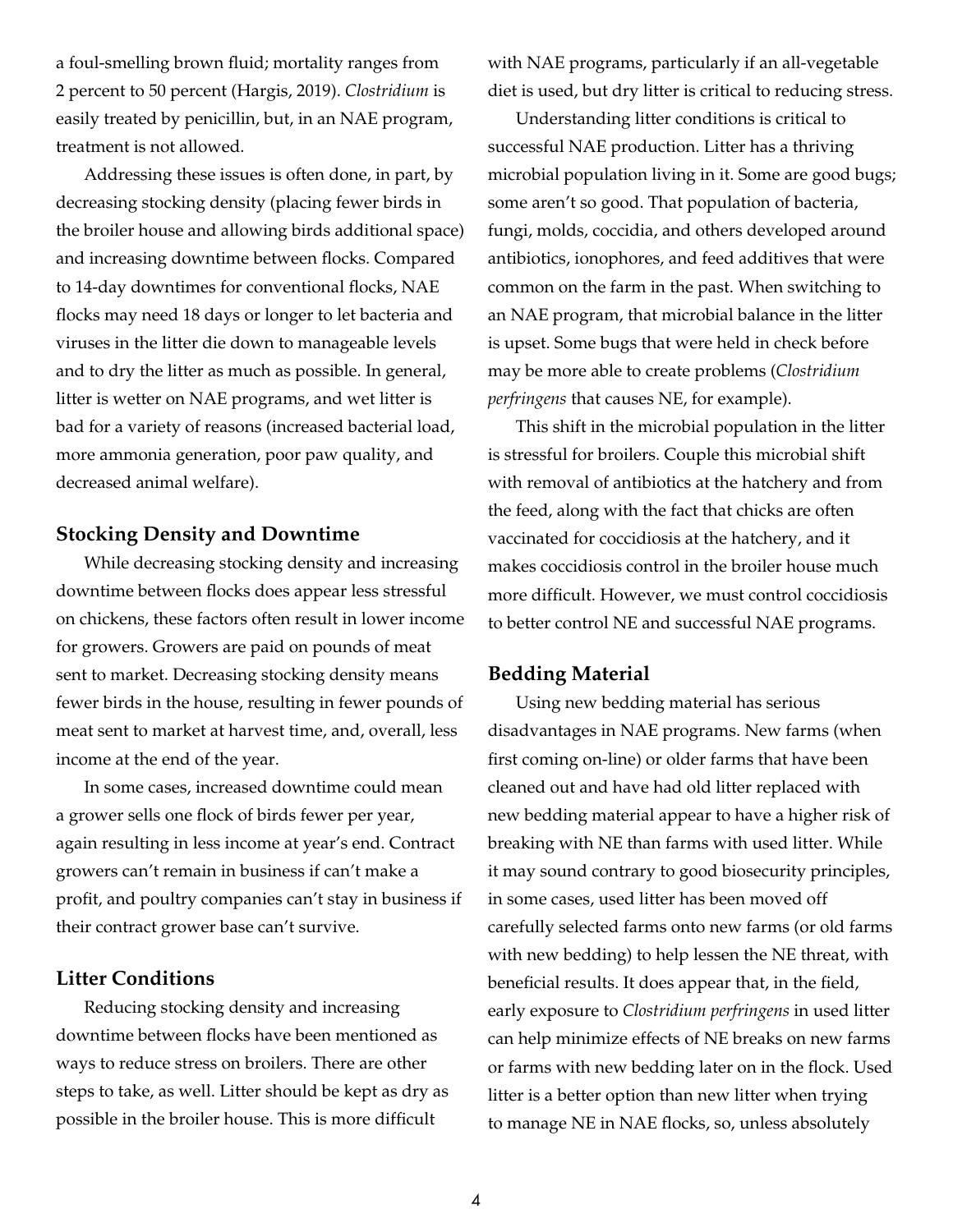necessary, do not clean out and start over with new bedding. Additionally, you can windrow used litter between flocks, and, when done correctly, heat (130–140°F) generated in the windrows will kill most bacteria and disease organisms and keep microbial populations at manageable levels.

## **Feeding**

Feeding NAE birds is more difficult than standard feeding programs of the past, and timing feed changes is critical to success. Baby chicks need an easily digestible, high-protein diet early in life to ensure a good start. However, with NAE programs, a high-protein diet fed early in life can put birds at a greater risk of NE later on.

Additionally, pay increased attention to timing of feed changes. Feed changes are stressful to the intestinal tract even under ideal conditions. However, we often switch from a starter diet to a grower diet at about the same time we are also getting maximum challenge or damage from coccidiosis. Increased stress of the feed change, coupled with a cocci challenge, is often enough to send birds already struggling with a coccidiosis challenge into NE, as they are no longer able to withstand the additional challenge from the *Clostridium perfringens* organism that causes NE. If possible, avoid feed changes when cocci challenge is at its peak.

Broiler growers should constantly monitor their feed inventory and, if possible, never run out of feed. Even if the feed mill or the service technician orders the feed, the grower should monitor inventory independently and, if the feed appears to be about to run out, call the mill and let them know feed is needed. If birds run out of feed and get hungry, they will storm the feeders and overeat when feed does arrive. Being out of feed is stressful on the intestinal tract; overeating when the feed returns is even more stressful. Stress on the intestine, regardless of the

source, gives *Clostridium perfringens* a foothold and sets the flock up for an NE break.

# **Clean Hatching Eggs**

A strong, healthy chick starts with a clean hatching egg. It is imperative to manage the breeder house environment to maintain dry litter in the scratch area. Floor and slat eggs should be kept to a minimum by maintaining uniform light levels throughout the house. If litter in the scratch area is wet, hens will track manure into nest boxes and soil nest pads and eggs. Floor eggs are also at greater risk of being soiled and contaminated when litter in the scratch area is wet. Cleanliness of the egg pack sent to the hatchery is critical for the hatchery to produce a quality broiler chick.

## **Water Quality**

As long as it is available, water is otherwise often neglected in broiler, breeder, and pullet operations. However, water quality has a huge impact on the health and welfare of the flock, and the value of a clean, safe water supply cannot be overestimated in NAE programs. If there are doubts about a water supply, a sample should be collected and analyzed for minerals, pH, and maybe bacteria; Extension poultry specialists are equipped to assist with this. Too much iron, manganese, sodium, etc., in the water or a pH that is too high or too low can cause intestinal damage and affect performance. Drinker lines should be cleaned with a product approved by the integrator to remove biofilm buildup.

## **What Drives the U.S. Poultry Industry?**

Again, customer demands and consumer preferences are driving the chicken business in the U.S. today, and the result is the NAE movement currently taking place. Walk into any fast-food franchise today and look at the menu board. Even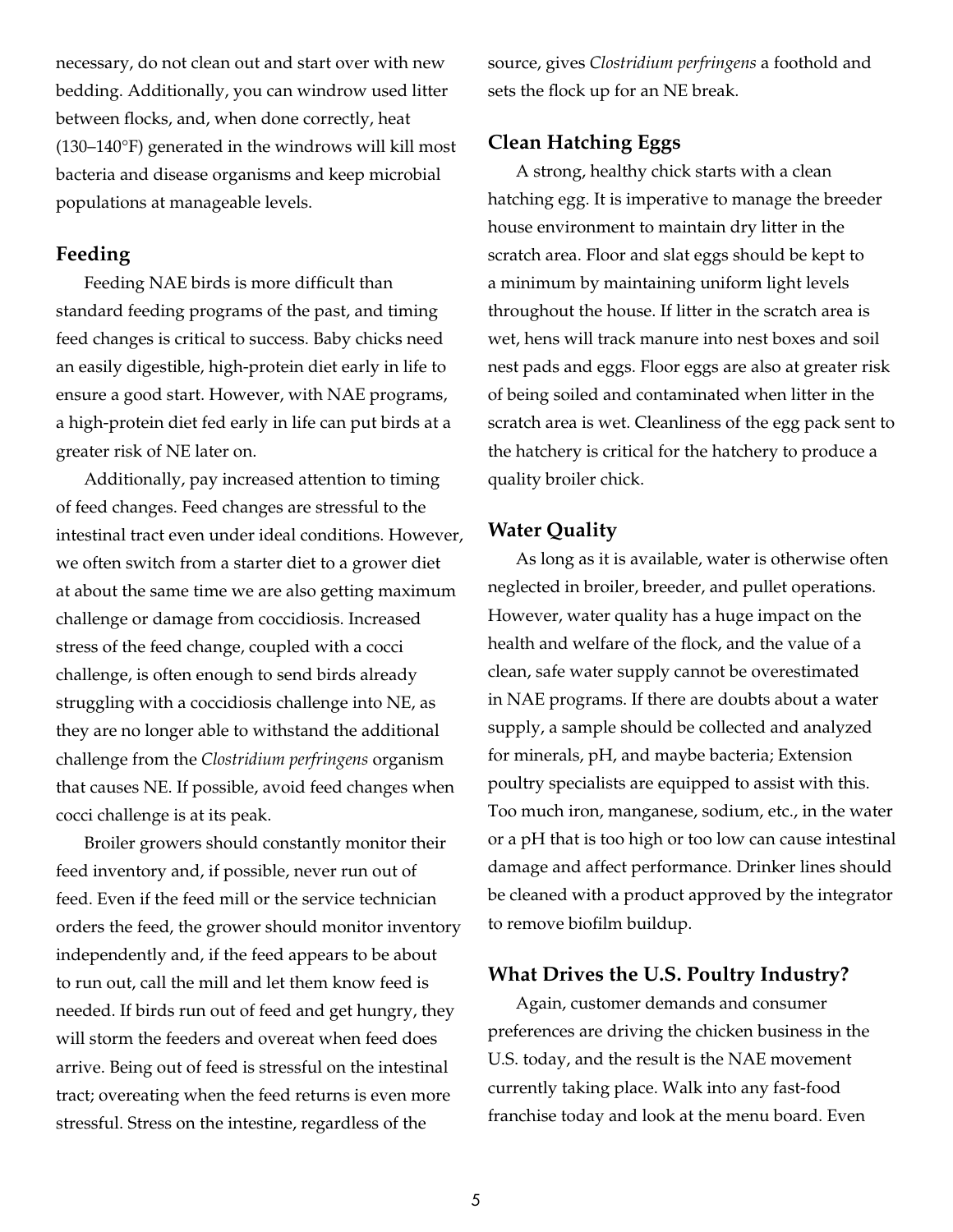those operations that used to be considered strictly "hamburger places" now often have more chicken selections on the menu than they do hamburger choices. You can have grilled chicken, fried chicken, chicken tenders, chicken strips, chicken nuggets, popcorn chicken, and chicken salads in just about every shape and size. In addition, consider the number of high-end restaurants and fast-food outlets today that carry "chicken and waffles" on the menu. It is *the* thing to have these days.

And we have not even mentioned franchises that specialize in chicken such as KFC, Buffalo Wild Wings, Chick-fil-A, Church's, Popeye's, and Zaxby's. Most of this chicken is sold as white meat in the U.S.; almost all of the dark meat is exported. The huge demand for white meat is a large part of why many chickens are grown to heavier market weights today (9.75 pounds or more). Heavier market weights mean more breast yield, and breast meat is what consumers are asking of poultry companies. However, heavier market weights mean birds must stay on the farm longer. This longer time on the farm means a greater risk for something to go wrong in an NAE program.

# **Best Management Practices**

Making any NAE program successful means going back to basics. We have to re-establish and strictly follow a well-designed set of best management practices (BMPs). These practices include:

- Well-developed biosecurity program
- Well-managed vaccination program
- BMPs documented and in use
- Excellent nutrition program (clean and safe ingredients [corn, soybeans], probiotics, prebiotics, enzymes, organic acids, essential oils, etc.)
- Consistent, high-quality feed (don't let broilers run out of feed)
- Finely tuned breeder health program
- CLEAN eggs, hatcheries, chick boxes, and chick delivery trucks
- On-farm management practices that address litter quality,  $NH<sub>3</sub>$  levels, temperature, ventilation, and humidity levels

In the past, a small amount of antibiotic at the hatchery and/or in the feed covered up a lot of "less than stellar" management practices. Today, without that little bit of help at the hatchery and/or in the feed, less than stellar management is extremely costly. There are multiple areas where we must redefine *clean*, including:

- Hatching egg cleanliness and quality
- Hatchery cleanliness
- Feed quality
- Farm management
- Litter quality
- Air quality
- Ventilation control
- Temperature control
- Ammonia control

# **Consumer Education**

It's important to keep in mind that consumers are, in most cases, multiple generations removed from the farm and have little understanding of what it takes to put food on the table today. A recent survey indicated that 55 percent of respondents were very or extremely concerned about antibiotic use in chickens (Boyer et al., 2017). However, this same survey demonstrated that respondents generally have misunderstandings about poultry production. For example, 60 percent of respondents considered themselves to be somewhat or very knowledgeable concerning care of chickens, but 75 percent believed that there are added hormones or steroids in chicken meat and 71 percent believed that chickens raised to be eaten are raised in cages—neither of which is true for U.S.-grown chickens.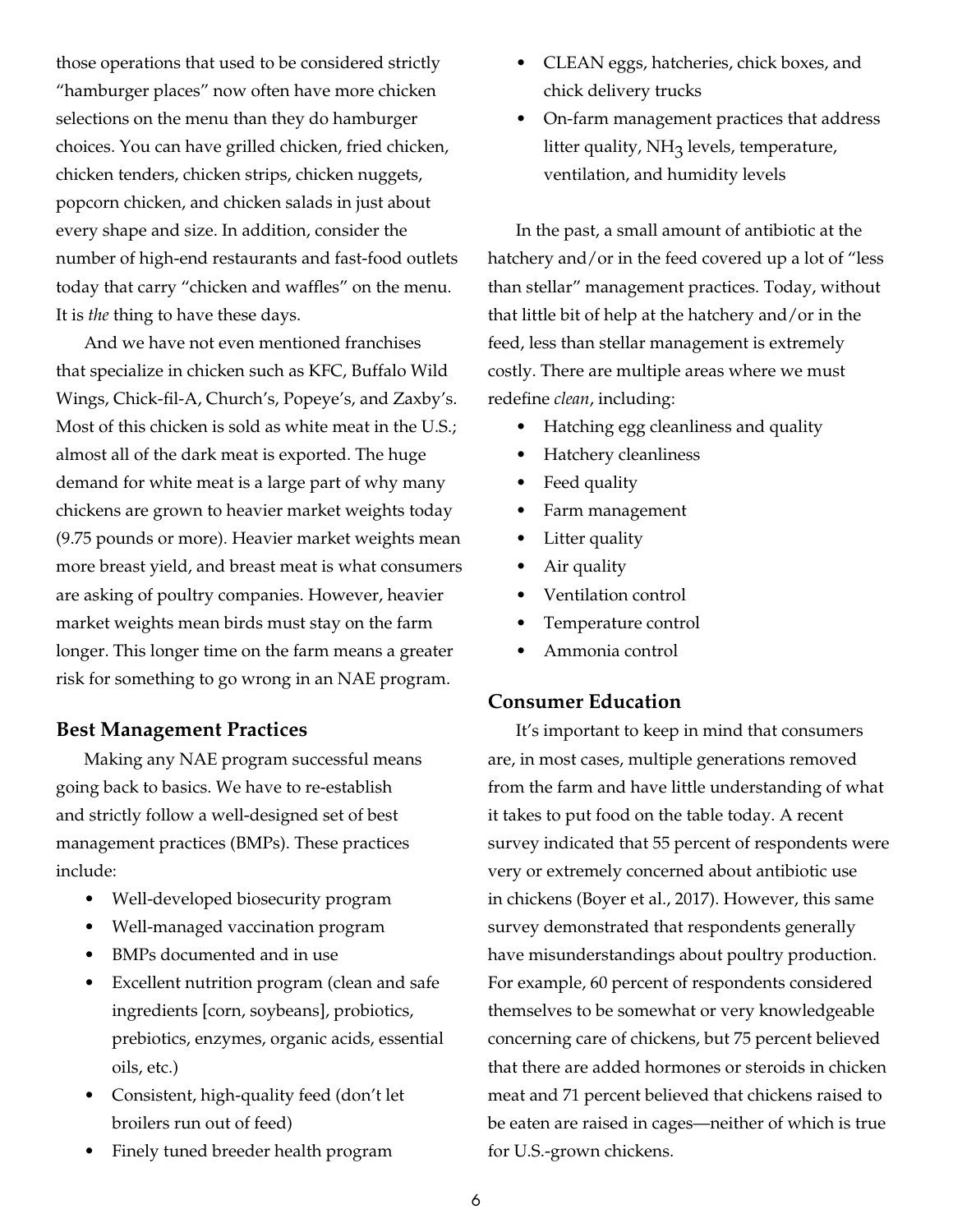As an industry, we must do a better job of educating consumers so that they better understand what they are asking for and the associated consequences. Animal welfare is a serious issue when growing NAE birds. A recent report by the Council for Agricultural Science and Technology (CAST, 2018) indicated that the negative impacts on animals' welfare resulting from disease that could be prevented and/or that cannot be controlled and treated are significant and unacceptable.

#### **Summary**

Antibiotic-free poultry production in the United States is still finding its way, and we do not yet know what the final version will be. We do know that NAE production is challenging and can be stressful for chickens, poultry companies, and growers. However, consumer pressure has the attention of all major broiler companies today. As a result, universities and poultry companies are researching a variety of antibiotic alternatives in order to provide consumers with what they want. Much of the current research on these alternatives is focused on natural agents with beneficial effects similar to those of AGPs.

The goal is to find alternatives that will help provide low mortality rates and maintain good flock performance while protecting consumer health and preserving the environment. Alternatives currently receiving consideration include probiotics, prebiotics, eubiotics, enzymes, organic acids, essential oils, and phytogenic feed additives that may substitute, in part, for removal of antibiotics from the hatchery and the feed. Some show greater promise than others, and researchers and the poultry industry are working to determine which path to follow to achieve more sustainable NAE production.

Regardless of which path is chosen in the end, we must first recognize that "clean" before NAE and "clean" after its initiation are two different things.

Management practices that focus greater attention on cleanliness, sanitation, and reducing stress levels on broiler chickens have to be in place before any NAE program can be successful and sustainable.

#### **References**

- Boyer, A., J. Neth, and M. Nunlist. 2017. Consumer chicken consumption survey results. Chicken Marketing Summit. Asheville, NC. Available at: [https://www.wattglobalmedia.com/](https://www.wattglobalmedia.com/wp-content/uploads/2017/07/7-Neth-WATT-2017-CMS-Consumer-Survey.pdf) [wp-content/uploads/2017/07/7-Neth-WATT-](https://www.wattglobalmedia.com/wp-content/uploads/2017/07/7-Neth-WATT-2017-CMS-Consumer-Survey.pdf)[2017-CMS-Consumer-Survey.pdf](https://www.wattglobalmedia.com/wp-content/uploads/2017/07/7-Neth-WATT-2017-CMS-Consumer-Survey.pdf). Accessed: June 3, 2019.
- Council for Agricultural Science and Technology (CAST). 2018. Task Force Report on Scientific, Ethical, and Economic Aspects of Farm Animal Welfare. No. 143:24–25. Ames, IA. April.
- Poultry Health Today. 2019. Available at: [https://poultryhealthtoday.com/](https://poultryhealthtoday.com/discrepancies-emerge-between-animal-welfare-and-consumer-perceptions/) [discrepancies-emerge-between-animal-welfare](https://poultryhealthtoday.com/discrepancies-emerge-between-animal-welfare-and-consumer-perceptions/)[and-consumer-perceptions/.](https://poultryhealthtoday.com/discrepancies-emerge-between-animal-welfare-and-consumer-perceptions/) Posted January 30, 2019. Accessed June 6, 2019.
- Hargis, B. M., 2019. Overview of necrotic enteritis in poultry. Merck Veterinary Manual. Available at: [https://www.merckvetmanual.com/poultry/](https://www.merckvetmanual.com/poultry/necrotic-enteritis/overview-of-necrotic-enteritis-in-poultry) [necrotic-enteritis/overview-of-necrotic-enteritis](https://www.merckvetmanual.com/poultry/necrotic-enteritis/overview-of-necrotic-enteritis-in-poultry)[in-poultry](https://www.merckvetmanual.com/poultry/necrotic-enteritis/overview-of-necrotic-enteritis-in-poultry). Accessed June 14, 2019.